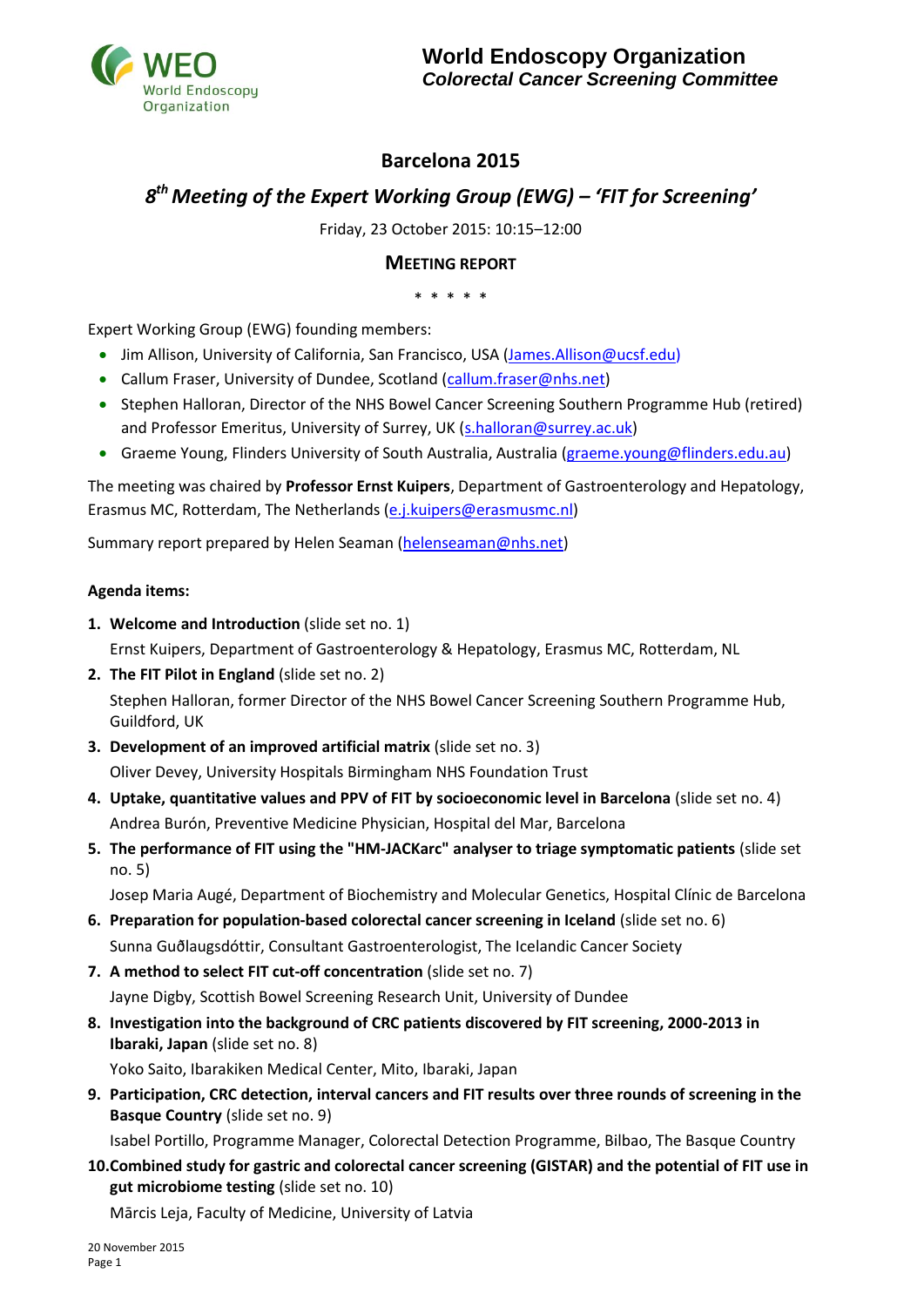

## **1. Introduction (slide set no. 1)**

Ernst Kuipers, Department of Gastroenterology & Hepatology, Erasmus MC, Rotterdam, NL

The World Endoscopy Organization's Colorectal Cancer Screening Committee's EWG 'FIT for Screening' was founded in 2012 by Professors Graeme Young (Australia), Stephen Halloran (UK), Callum Fraser (Scotland) and James Allison (USA). The EWG meets twice a year and met for the eighth time in Barcelona on 23 October 2015. The meeting attracted about 120 delegates who heard from a selection of international speakers on new developments in FIT CRC screening around the world. The EWG's remit, publications and meeting reports are available here: [http://www.worldendo.org/weo-crcsc](http://www.worldendo.org/weo-crcsc-expert-working-group-fit-for-screening.html)[expert-working-group-fit-for-screening.html](http://www.worldendo.org/weo-crcsc-expert-working-group-fit-for-screening.html)

## **2. The FIT Pilot in England (slide set no. 2)**

Stephen Halloran, former Director of the NHS Bowel Cancer Screening Southern Programme Hub, Guildford, UK

In 2014, the NHS Bowel Cancer Screening Programme in England piloted use of a quantitative faecal immunochemical test (FIT) as an alternative to the guaiac-based faecal occult blood test (gFOBt). One in every 28 invitations for screening by two of the five BCSP Hubs offered a FIT (OC-SENSOR, Eiken Chemical Co. Ltd., Japan) instead of a gFOBt. During the six-month study period, 1,126,087 gFOBt and 40,930 FIT invitations were issued. The haemoglobin concentration cut-off for positivity (and subsequent referral for colonoscopy follow-up) was 20 µg Hb/g faeces. The elapsed time period between kit sent and the final result was substantially shorter (only one faecal sample is required for FIT, compared with three or more for gFOBt). Overall, uptake of screening using FIT (66.4%) was 7.1 percentage points higher than uptake with gFOBt (59.3%), indicating that use of FIT would increase the number of people screened each year by about 290,000. Uptake of screening was increased with FIT in stratified analyses – for men and women who had participated before ('incident' screening), for firsttimers ('prevalent' screening), for all age-groups and across all quintiles of deprivation (there was some evidence that the increase in uptake of screening using FIT was even greater amongst more deprived cohorts). The use of a low cut-off for positivity (20 µg Hb/g faeces) allowed the investigators to evaluate colonoscopy outcomes according to higher cut-off concentrations. As a proportion of all outcomes, more cancers, high- and intermediate-risk adenomas were detected by FIT as the cut-off for positivity increased, although a high cut-off for positivity disproportionately disadvantaged women, the more elderly and previous non-responders. FIT provides an opportunity for personalised population-based screening and a contribution to a multivariate risk score for CRC.

#### **3. Development of an improved artificial matrix (slide set no. 3)**

Oliver Devey, University Hospitals Birmingham NHS Foundation Trust

20 November 2015 Page 2 The UK NEQAS (United Kingdom National External Quality Assessment Service) supports laboratory quality assurance worldwide and Birmingham Quality, one of the 26 UK NEQAS centres, has run the EQA programme for the NHS Bowel Cancer Screening Programme (BCSP) since 2012. The EQA material used for the gFOBt cards has been found to be unsuitable for FIT EQA. Efforts to improve the stability of the FIT buffer to ensure Hb stability with the addition of antimicrobial/protease inhibitors to the gFOBt EQA material or using rice flour yielded unsatisfactory results. Fixed whole blood plus antimicrobials/ protease inhibitors, however, showed excellent results. Twenty five EQA samples were produced and sent in the normal post from and to Birmingham Quality. One EQA specimen was tested upon receipt (using an HM-JACKarc FIT analyser loaned by Alpha Laboratories) and the other samples were refrigerated at 2-8°C and tested at regular intervals over the next weeks. The new buffer demonstrated excellent stability with 93% recovery of Hb after three weeks. Tests for homogeneity showed that between-sample agreement expressed as percentage CV was 5.1%. Taking into account the potential sampling error, the material appears to be suitably homogeneous. Further trialling of the new material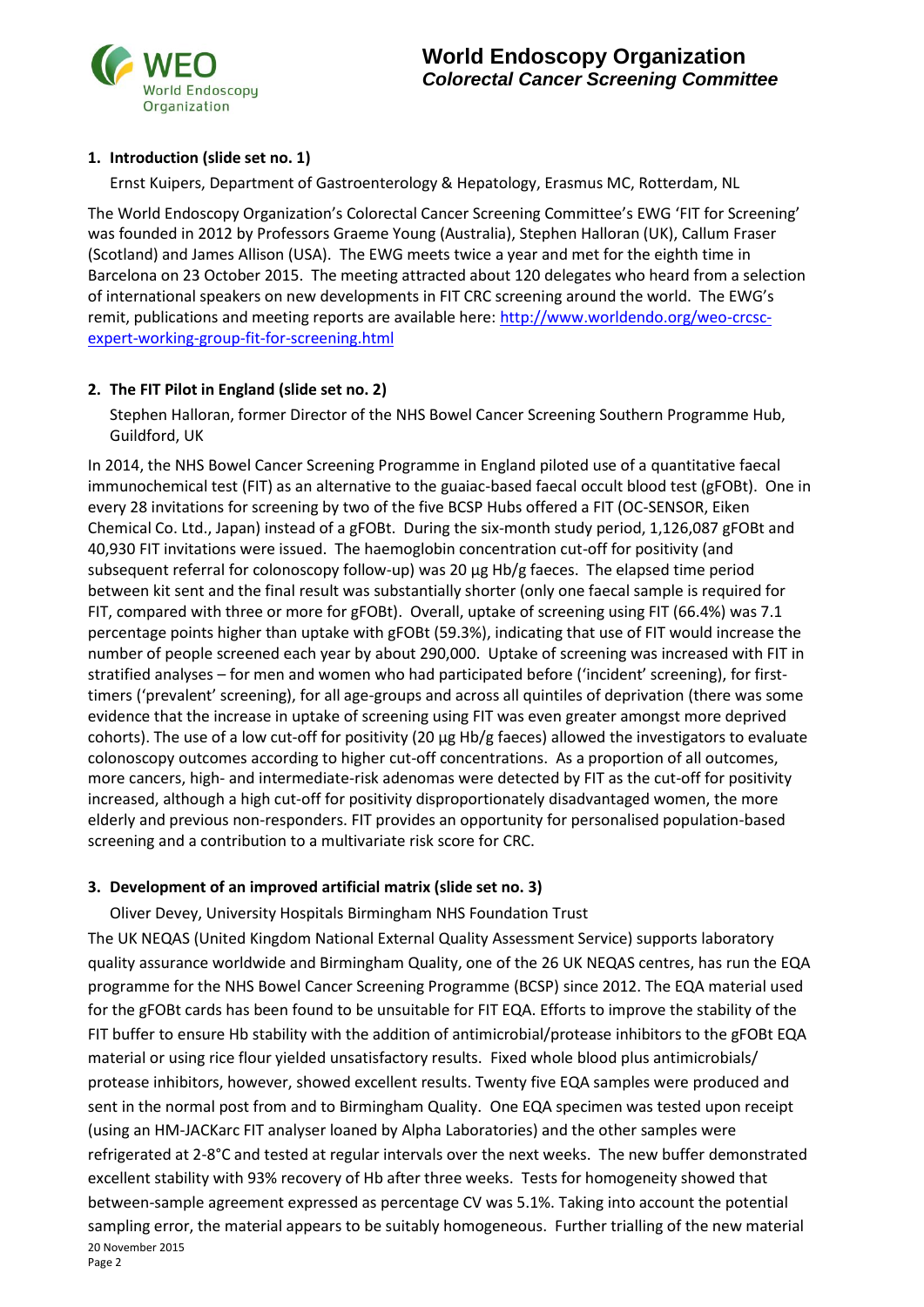

highlighted the importance of sample preparation, particularly the sample load on the tip of the sampling probe. It is also recommended that an hour is allowed between sampling the EQA material and analysis to allow full dispersal of the material into the buffer.

#### **4. Uptake, quantitative values and PPV of FIT by socioeconomic level in Barcelona (slide set no. 4)**

Andrea Burón, Preventive Medicine Physician, Hospital del Mar, Barcelona

The Barcelona Bowel Cancer Screening Programme (Programa de detecció precoç de càncer de còlon i recte de Barcelona) commenced in 2009 and is now in its third round of biennial screening using OC-SENSOR (Eiken Chemical Co. Ltd.) (www.prevenciocolonbcn.org). The Programme is coordinated by two hospitals (Mar and Clinic) and pharmacies act as intermediaries for the distribution of FIT kits and collection of completed kits. Hospital Clinic provides the laboratory analyses and both hospitals perform the corresponding visits and colonoscopies. The initial target of 200,000 men and women aged 50-69 is now being extended to the whole of Barcelona (about 400,000 people).

Round one uptake (43.6%) and FIT positivity (6.2%) are related to socioeconomic measures of deprivation (MEDEA index): uptake (which is higher in women) *increases* with deprivation (although the most deprived areas have the lowest uptake) and positivity (higher in men) increases with deprivation. The relationship between disease detection and deprivation is less clear, whilst colonoscopy noncompliance is higher in the most deprived (and high in the least deprived, especially women). Results for round 2 are similar (uptake 48.0%, positivity 5.2%) and other regions in Spain have reported similar results.

## **5. The performance of FIT using the HM-JACKarc analyser to triage symptomatic patients (slide set no. 5)**

Josep Maria Augé, Department of Biochemistry and Molecular Genetics, Hospital Clínic de Barcelona This presentation reported on a clinical evaluation of the HM-JACKarc FIT analyser (Kyowa Medex, Japan). The HM-JACKarc sample collection device collects a mean of 2.0 mg faeces, which is less than the amount collected by other FIT devices. Standardisation of the units assists comparisons between devices but further efforts are required. Evaluations in symptomatic patients are helpful and Hb concentrations below the limit of detection are useful for ruling out disease. Two hundred and eight symptomatic patients (92 men, 116 women) provided two FIT samples from separate bowel motions for HM-JACKarc analysis. The prevalence of ACRN was 18.5% in men and 10.3% in women, and about 70% of colonoscopies followed a faecal haemoglobin  $>0 - 10 \mu g/g$  faeces. The majority of ACRN and lowrisk adenoma occurred in this group. Evaluations in symptomatic patients are useful but the higher sensitivity is a drawback. High faecal haemoglobin levels are, mainly in men, related with pathology severity and women may benefit from personalized strategies because of different bleeding patterns.

#### **6. Preparation for population-based colorectal cancer screening in Iceland (slide set no. 6)**

Sunna Guðlaugsdóttir, Consultant Gastroenterologist, the Icelandic Cancer Society

In 2002, the Director of Health in Iceland recommended annual gFOBt for all men and women aged 50+, although that recommendation was not implemented. Up to 30% of the population aged 50-59 undergoes opportunistic screening by colonoscopy and the number of colonoscopies carried out over the last decade has increased steadily in all age-groups, although the stage at diagnosis has changed little. The Icelandic Cancer Society (ICS) has been tasked with advising the Icelandic health authorities on which approach to use for an organised population-based cancer screening programme and its advice will follow the European guidelines (*i.e.* FIT). Iceland has the fourth highest life expectancy in the world (82 years); CRC survival is one of the highest in all OECD countries and CRC mortality below average. Screening adults aged 50-75 years will target approximately 86,000 individuals. Following the financial crisis in 2008 plans for organised CRC screening were suspended, although the plans have health authority and public support and the Icelandic Parliament's final decision on implementation is now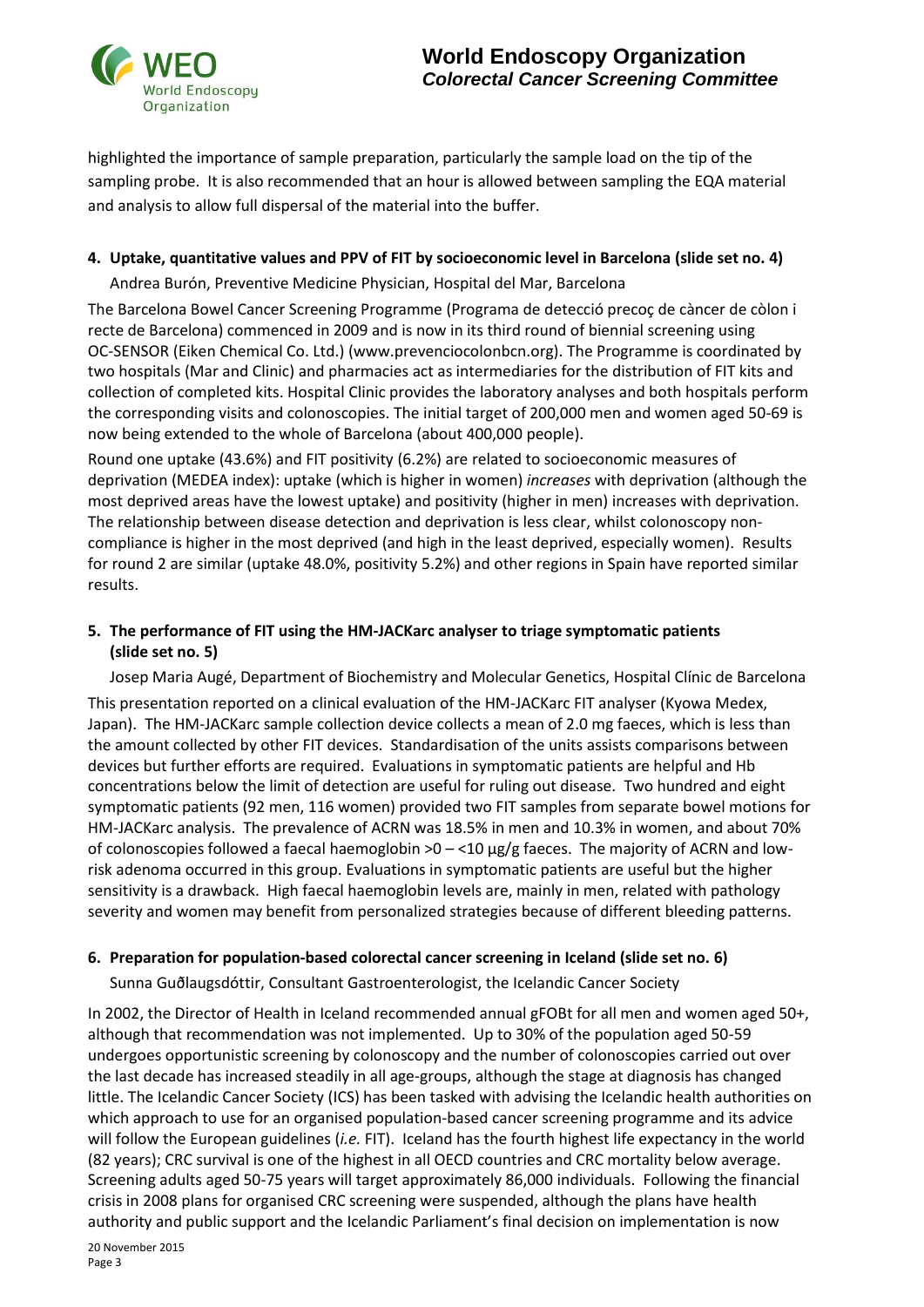

expected soon. Challenges include securing the clinical workforce required to support a screening programme.

### **7. A method to select FIT cut-off concentration (slide set no. 7)**

Jayne Digby, Scottish Bowel Screening Research Unit, University of Dundee

An escalation in GP referrals for colonoscopy (4,225 in 2011-2012 compared with 1,216 in 2007 and without evidence of gain in CRC diagnoses) has stretched colonoscopy capacity in Scotland with a knockon effect on the Scottish Bowel Screening Programme. After a six-month evaluation of FIT in Scotland (38,720 participants), the Scottish Government has recently approved implementation of FIT as the first-line test for CRC screening in Scotland. Use of FIT provides an opportunity to set the cut-off Hb concentration for positivity according to colonoscopy capacity as well as to consider the known associations between f-Hb and age, sex, deprivation and screening history. The use of data on interval cancers and advanced neoplasia diagnosed at subsequent screening could also be considered when selecting f-Hb cut-off concentrations.

The Scottish FIT pilot identified 31 interval cancers in FIT-negative participants. At a cut-off of 80 µg Hb/g faeces (using the OC-SENSOR DIANA analyser [Eiken Chemical Co. Ltd., Japan]), the proportion of subjects with an interval cancer in FIT-negative subjects was similar to that in gFOBt-negative subjects, and subjects with a f-Hb of 60-79.9 µg Hb/g were much more likely to have an interval cancer compared with subjects whose f-Hb was zero (undetectable) (odds ratio 24.70 [95% CI 4.89, 124.64]). Amongst participants who were positive in the next screening episode, advanced neoplasia was almost four times more prevalent in those with a previous f-Hb of 60-79.9 μg Hb/g faeces compared with those with a previous f-Hb of 0-19.9 μg Hb/g faeces (65.0% vs. 16.4% (p < 0.001)). Compared with the cut-off used (80 μg Hb/g faeces), a cut-off f-Hb of 60 μg Hb/g faeces could detect 17.2% more CRC and generate 25.6% more colonoscopies, whilst a cut-off f-Hb of 40 μg Hb/g faeces could detect 24.1% more CRC with 58.6% more colonoscopies. These data highlight the potential to monitor more closely those participants with consistently elevated f-Hb and, in larger cohorts, age and sex differences can also be assessed to determine if more tailored screening strategies are merited.

## **8. Investigation into the background of CRC patients discovered by FIT screening, 2000-2013 in Ibaraki, Japan (slide set no. 8)**

Yoko Saito, Ibarakiken Medical Center, Mito, Ibaraki, Japan

In Japan CRC screening was launched as a national policy for both sexes aged over 40 years in 1992. The OC-SENSOR FIT system is used (Eiken Chemical Co. Ltd., Japan) with a cut-off of 20 ug Hb/g faeces. Participation remains poor at only 35%. Two-day FIT sampling has been widely accepted and the aim of the study presented was to investigate the background of the colorectal cancers discovered by this method. Data from 3,106 CRC cases discovered by FIT screening between 2000 and 2013 were analysed by age, sex, screening history, locations, and Dukes' staging.

Females accounted for 39.5% cases (females n=1,228; males n=1,878). Amongst female cases, 959 (78.1%) were aged 50–74 years and 436 cases (35.5%) were identified after the first-time (prevalent) screen. Intra-mucosal Dukes' A in the rectum and in the ascending colon was significantly lower in the prevalent group than in the non-prevalent group. Dukes' C in the ascending colon was significantly higher in the prevalent group than in the non-prevalent group.

Amongst males, 1,388 (73.9%) cases were aged 50–74 years-old and 749 cases (39.9%) were in the prevalent group. In the rectum and in the sigmoid colon, intra-mucosal Dukes' A was significantly lower and Dukes' B was significantly higher in the prevalent group than in the non-prevalent group. Dukes' C in the ascending colon was significantly higher in the prevalent group than in the non-prevalent group.

Comparing between females and males, in the ascending colon, intra-mucosal Dukes' A was significantly higher and Dukes' C was significantly lower in males than in females in the first-time group. For both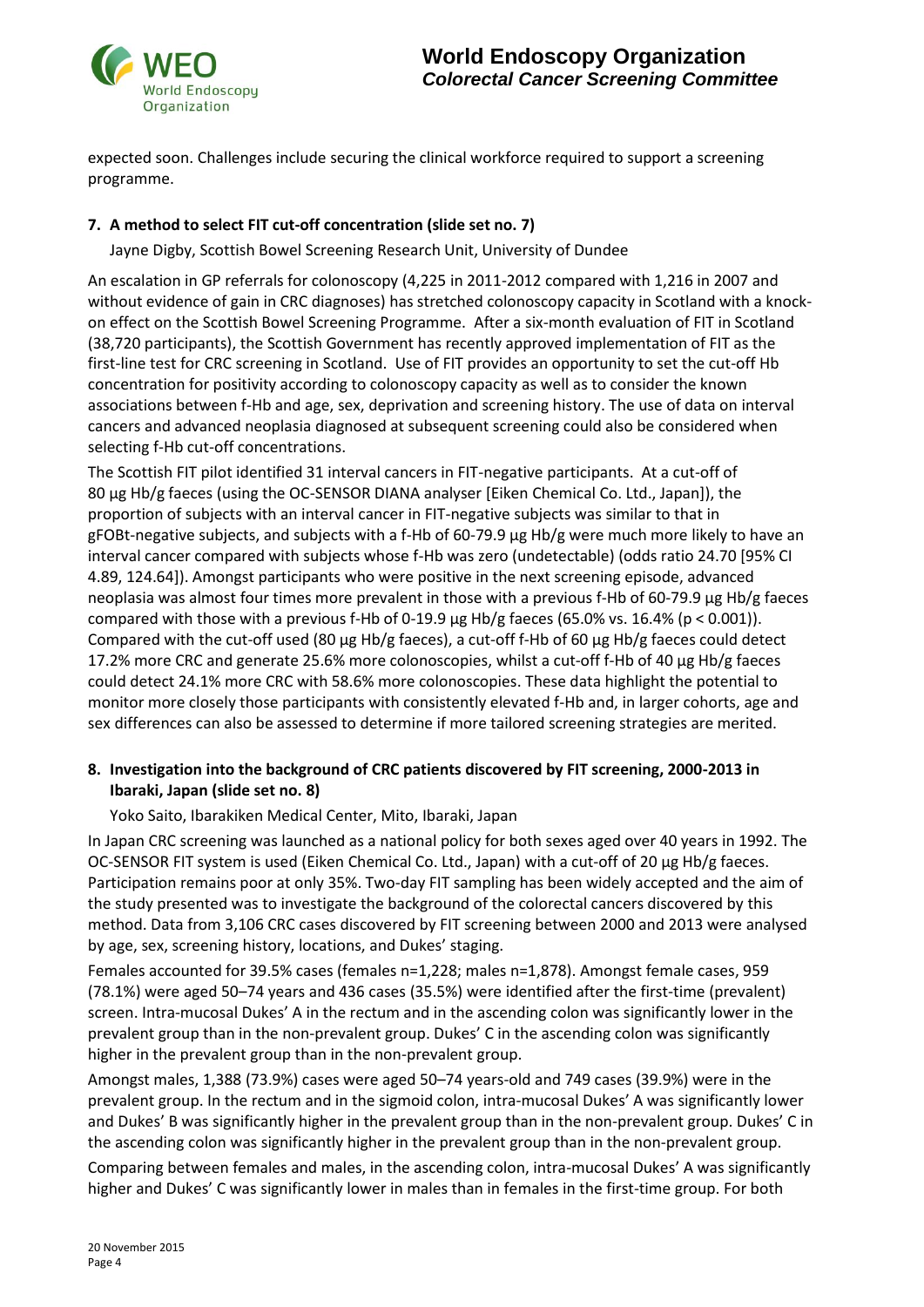

females and males in the prevalent group, the proportion of detected CRCs in the sigmoid colon was significantly higher and in the ascending colon was significantly lower than the non-prevalent group.

The results indicate that repeated FIT screening was needed to detect CRCs in the ascending colon.

**9. Participation, CRC detection, interval cancers and FIT results over three rounds of screening in the Basque Country (slide set no. 9)**

Isabel Portillo Villares, Programme Manager, Colorectal Detection Programme, Bilbao, The Basque Country

The Colorectal Cancer Screening Programme of biennial FIT screening in the Basque Country was rolled out in 2009. The programme uses OC-SENSOR (Eiken Chemical Co. Ltd., Japan) at a cut-off of 20 µg Hb/g faeces and reports an uptake of 68.5% and a positivity of 6.2%. Coverage is now 100% and third round data are becoming available. During the period 2009-2014:

- participation increased significantly in all rounds by sex and age group;
- positivity decreased in successive rounds (but not by as much as expected);
- the advanced neoplasia detection rate decreased by round (rates higher in men than women);
- positivity and the proportion of lesions detected was similar between irregular (previous nonparticipants) and first-time participants (lower for previous participants);
- CRC staging was similar for first-time, regular (previous) and irregular (previous non-responder) participants, although a higher proportion of cancers was found in the right colon amongst regular attenders compared with the other groups.
- post FIT-negative interval cancers were more often detected in older men (60-69 years) and more than half were detected in an advanced stage;
- post colonoscopy interval cancers were more often detected in older women (60-69 years) and 52.6% were staged III-IV.

## **10.Combined study for gastric and colorectal cancer screening (GISTAR) and the potential of FIT use in gut microbiome testing (slide set no. 10)**

Mārcis Leja, Faculty of Medicine, University of Latvia

This presentation described an ongoing prospective study to assess the benefit of *H. pylori* eradication in reducing mortality from gastric cancer, as well as to search for new biomarkers for gastric cancer and explore the potential for risk stratification. Altogether 30,000 adults aged 40-64 years will be enrolled, providing 90% study power to detect at least 35% reduction in gastric cancer mortality at 15 years of follow-up. Generally healthy general population subjects are randomised into two groups. Group 1 will undergo non-invasive testing for pepsinogen (PgI, PgII), fasting gastrin (G-17), *H. pylori*, cancer autoantibodies, volatile markers for gastric cancer in the breath and will complete a FIT kit. Group 2 (controls) will complete a FIT kit. *H. pylori*-positive participants will receive eradication therapy. In Group 1, pepsinogen-positive participants, those positive for cancer-related autoantibodies and/or volatile markers for gastric cancer will be referred for an upper endoscopy. All FIT-positive participants (Groups 1 and 2) will be referred for colonoscopy. Endoscopy follow-up will follow MAPS (Management of precancerous conditions and lesions in the stomach) guidelines (1). The outcome will be mortality from gastric cancer at 15+ years.

Since October 2013, and to date (22 October 2015), 1,606 participants had been allocated to Group 1 and 1,607 to Group 2 (total 3,213); 863 endoscopies have been performed and *H. pylori* eradication delivered for 617 participants. FIT positivity (both Groups) has been 5.7% (119 colonoscopies). Amongst participants who have had an endoscopy, 3.92% had intestinal metaplasia (Operative link on gastric